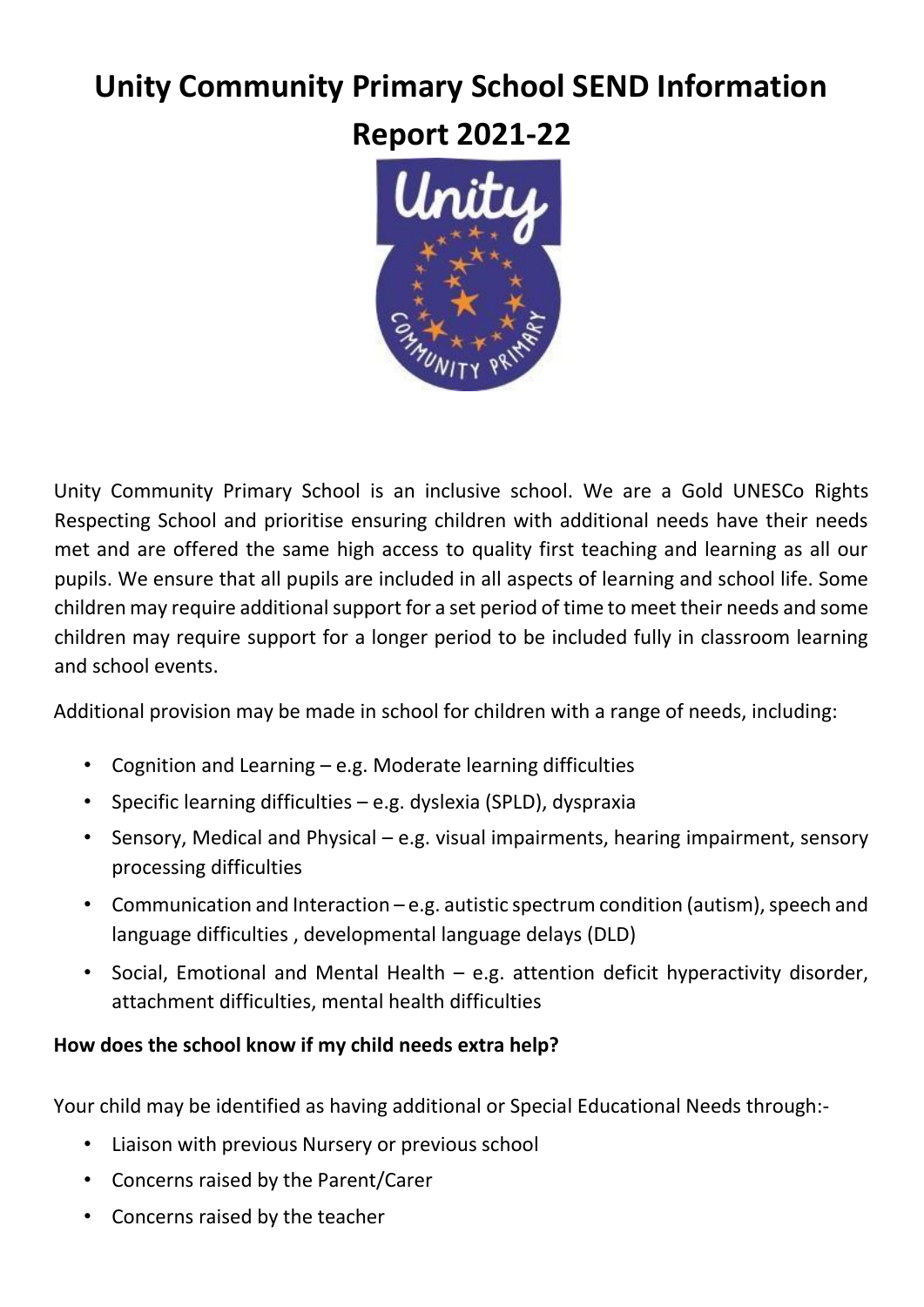- Discussion with Senior Leadership Team at Pupil Progress meetings
- Discussion with SENDCo
- Liaison with external agencies
- Health diagnosis through the Paediatrician
- Diagnosis through a CAMHS assessment
- Assessment by a specialist teacher

#### **How will I raise my concerns if I need to?**

We pride ourselves on building positive relationships with parents and families with open lines of communication. You can discuss any concerns with your child's teacher or SENDCo. Your class teacher will be available at the start of the day in the school playground or you can make an appointment with the class teacher or SENDCo (Ms Jolleys) through the school office. You can also discuss any concerns during parent's evening on Wednesday 10<sup>th</sup> November 2021.

In The Early Years (Daycare and Nursery) Mrs Burton is the EY SENdCo.

#### **How will the school support my child?**

Our SENDCo oversees all support and progress of any child requiring additional support across the school and works closely with the class teacher. The class teacher will work with each child with SEND in their class to ensure that progress is made in every area. Each pupil's educational programme will be planned by the class teacher and discussed with the SENDCo and/or other agencies involved with the child. It will be differentiated accordingly to cater for the pupil's individual needs. There may be a Teaching Assistant or specialist teacher working with your child either individually or part of a group, if deemed necessary by the class teacher/SENCO.

Occasionally a pupil may need support from an outside agency such as an Educational Psychologist or a Speech and Language Therapist. The SENDCo would discuss this with the parent/carer and a referral made through the appropriate agency. After an assessment is made, a programme of support is sent to the school and shared with the parents/carers. This will be integrated into the Individual Education Plan (IEP) and recommendations put in place.

## **What is in place if my child has a medical need?**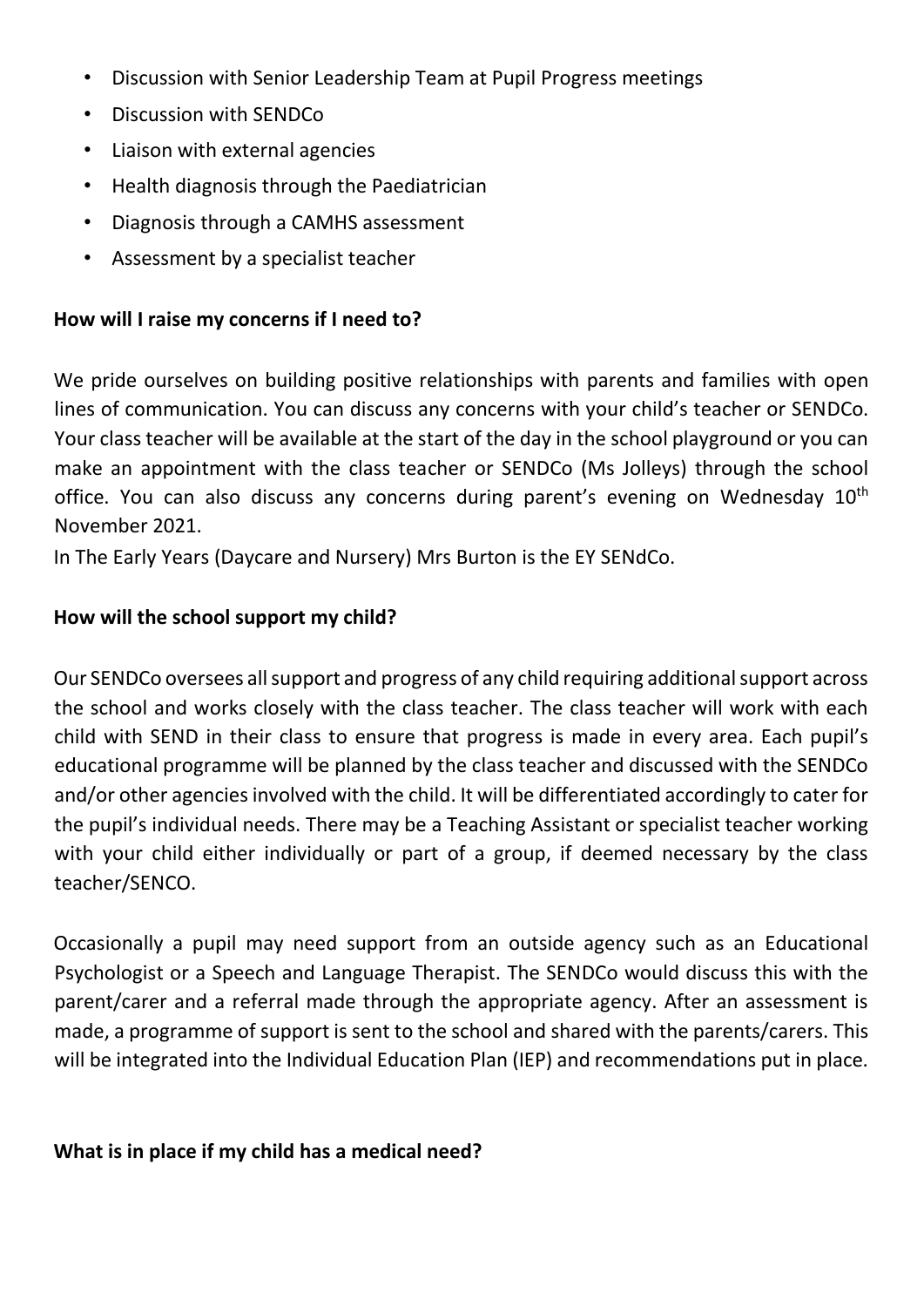If a child has a medical need, then a detailed care plan is compiled with support from the school nurse and in consultation with the parent. These are discussed with all staff involved with the pupil. Where necessary and in agreement with parents/carers, medicines are administered in school where a signed medicine consent form is in place to ensure the safety of both the child and staff member. Staff will be trained appropriately to care for specific medical needs from the health care professional involved or school nurse. All staff will be made aware of procedures to be followed in the event of an emergency.

#### **How will the school communicate with me?**

The class teacher will meet with parents at least on a termly basis (this could be part of a parents evening  $-10<sup>th</sup>$  November 2021) to discuss your child's progress and needs and the support in place. For further information the SENDCo is available to discuss support in more detail. Early Help meetings will be offered to families who may benefit from additional support. Children with an Education and Health Care Plan (EHCP) will be invited to an annual review of the child's EHCP, to ensure the child's needs continue to be met and to share school and home experiences and views.

## **How are the Governors involved and what are their responsibilities?**

The SENDCo provides regular reports for the governors to inform them about the progress of the children with SEND. The SENDCo will provide a report detailing area of need by year group and provision across the school. There is a linked governor with responsibility for SEND who meets termly with the SENDCo so that governors are well informed of any SEND developments in school.

## **How will the curriculum be matched to my child's needs?**

There are age related expectations for each year group and we try and ensure that children work, as far as possible, within these expectations. All of our children access the full National Curriculum, and we recognise achievement in all curricular areas. Where children are working below the age related expectations for their age, we will support children in a variety of ways such as through the use of specific interventions to enable us to close the gap in attainment. If a child has a need related to a specific area of the curriculum then the child may receive an intervention either as part of a group or one to one. The intervention will be reviewed to monitor impact and effectiveness and inform future planning. Sometimes we may ask parents to support progress by completing additional activities at home.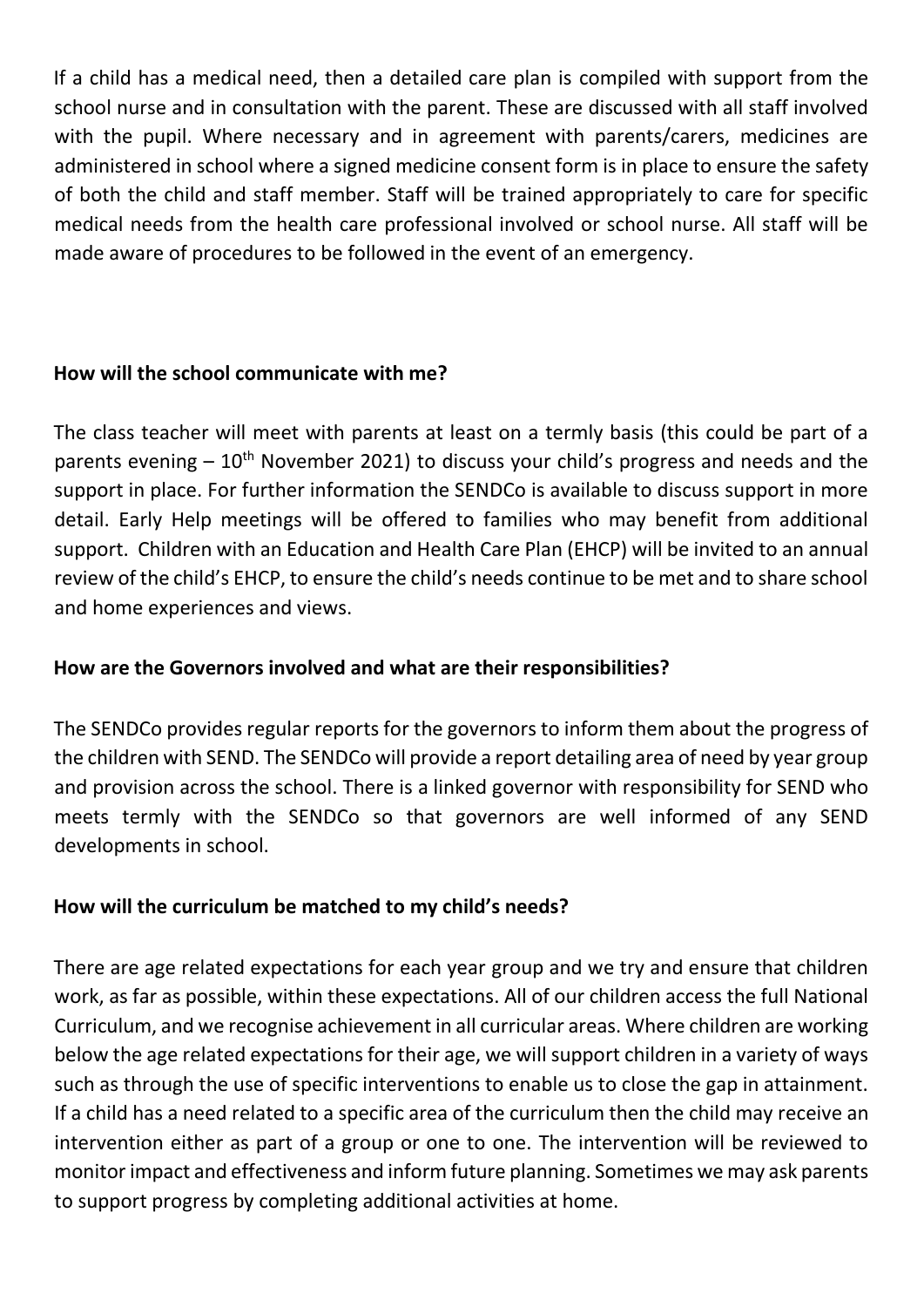## **How does the school monitor and evaluate the impact of additional or different arrangement on progress and outcomes for pupils with SEND?**

The school ensures that the impact of any intervention or additional support is monitored closely. The Head teacher, Mrs Lee, holds regular pupil progress meetings with the teaching staff to review progress and Classteachers meet with the SENDCo (Ms Jolleys for Reception – Y6 and Mrs Burton in Nursery) each term to discuss the progress of children with additional needs. Specific children are identified to complete 'Strengths and weaknesses' questionnaires (SDQ) to monitor impact on social, emotional and mental health and a 'Leuvens Scale' is completed by teachers, for all children, to measure their engagement with learning. The school ensures regular assessment of progress and achievement through throughout the year via the Target Tracker assessment tool. The SENDCo leads a team of 11 TA2s across the school who work directly with children with additional needs, either on a 1:1 or small group basis. These TAs plan (with the SENDCo and other agencies) interventions based around the needs of the children eg. Speaking and listening (SALT), Motor Skills (OT), Lego Therapy, Zones of Regulation, Resilience, Social Skills and other subject specific interventions around reading, writing and maths. These interventions are regularly reviewed and progress children have made is recorded and shared with Classteachers and families.

# **How will I know how my child is doing and how will you help me support my child's learning?**

We offer an open door policy where you are always welcome to make an appointment with either the class teacher and/or SENDCo to discuss your child's needs and progress at any time. We can offer advice and practical ways you can help your child at home.

If your child is on the SEN register they will have an IEP (Individual Educational Plan) which will have individual/group targets. This is discussed on a termly basis with parents. The targets set are SMART (specific measurable, achievable, realistic and time-scaled) and are set with the expectation that the child will achieve the target by the time it is reviewed. If your child has an Education and Health Care Plan outlining their special educational needs then a formal meeting (Annual Review) will take place to discuss your child's progress and a report will be written.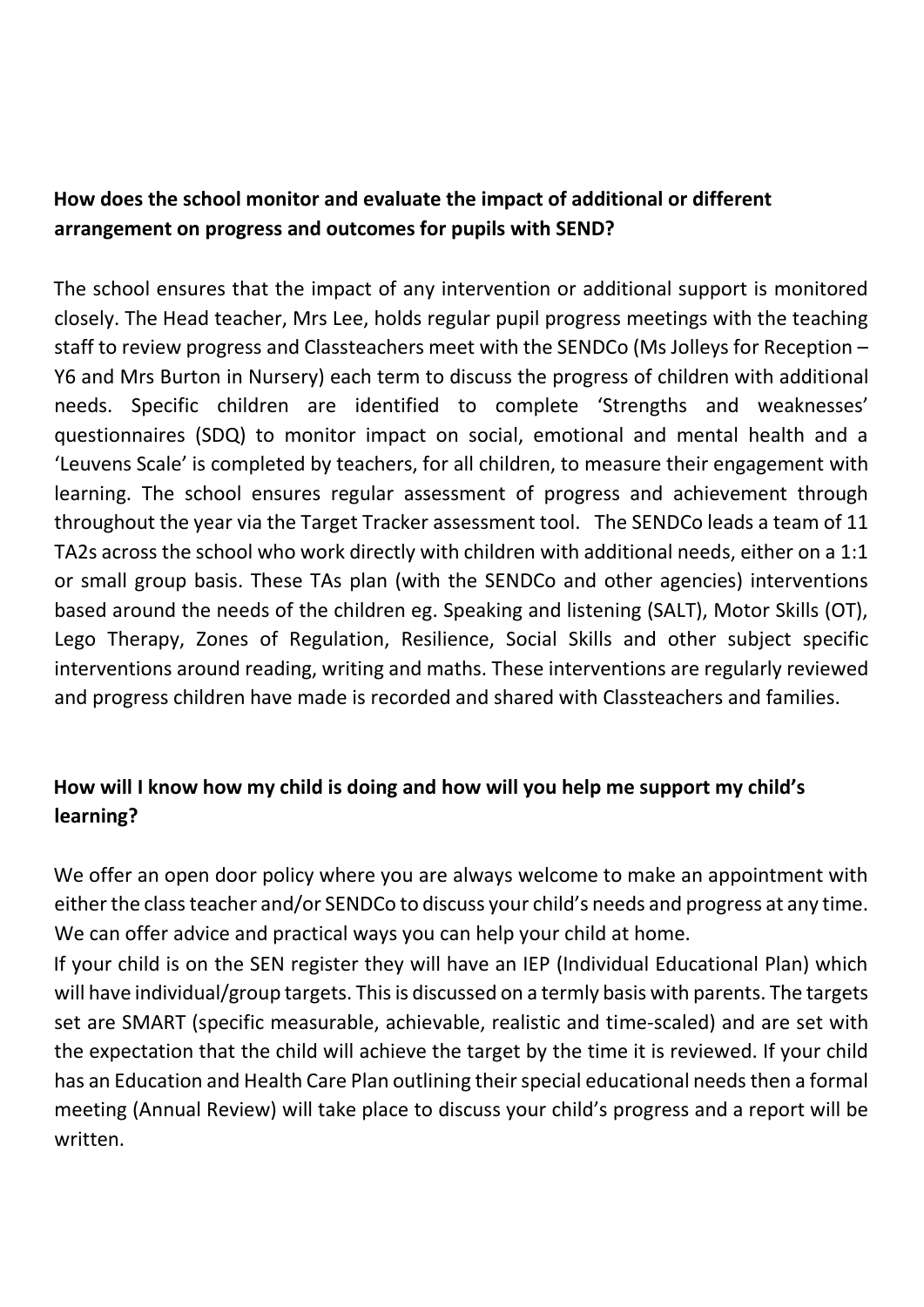## **How does the school know how well my child is doing?**

As a school we measure children's progress in learning against national expectations and age related expectations. The class teacher continually assesses each child where they are improving and where further support is needed. Children who are not making expected progress are picked up through pupil progress and SEND review week with the Head teacher/SENDCo and through discussion with Phase Leaders. When the child's IEP is reviewed comments are made against each target to show what progress the child has made. If the child has not met the target, the reasons for this will be discussed, then the target may be adapted to smaller steps or a different approach may be tried to ensure the child does make progress. Outcomes of interventions will also be monitored by provision mapping indicating the impact of any additional provision the child is receiving.

## **What specialist services and expertise are available at or accessed by school?**

We access support from a specialist teacher who provides interventions for children who may have a Specific Learning difficulty (SpLD) if it is deemed appropriate.

A specialist learning and behaviour support teacher is commissioned to assess children and advise and support on how best to work with children with SEND. Unity has a service level agreement with an Educational Psychology Service so we can have thorough assessments and reports written for children with significant levels of need.

We commission work from a Speech and Language therapist and from an Occupational Therapist, for specific children whom we observe to have barriers to their learning. The outcomes and support and strategies suggested from these therapists, are shared with parents.

Children with specific physical disabilities access support from LOIS (Sensory Support service) and from other Healthcare professionals eg. Physiotherapy.

**Ms Jolleys, the Deputy Head teacher, is our SENDCo**, she has been a SENDCo for over 10 years and has had relevant training. **Mrs Burton is our Early Years SENDCo.**

At school we work closely with any external agencies that we feel are relevant to individual children's needs within our school including: Behaviour intervention; health (including GPs), school nurse, specialist schools outreach services, social services, social workers, community Paediatrics, CAMHs and educational psychologists.

## **What training have the staff supporting children with SEND had or currently having?**

Staff have received a range of training appropriate to the needs of the children. For example, some members of staff are Team Teach trained. A number of staff have received training on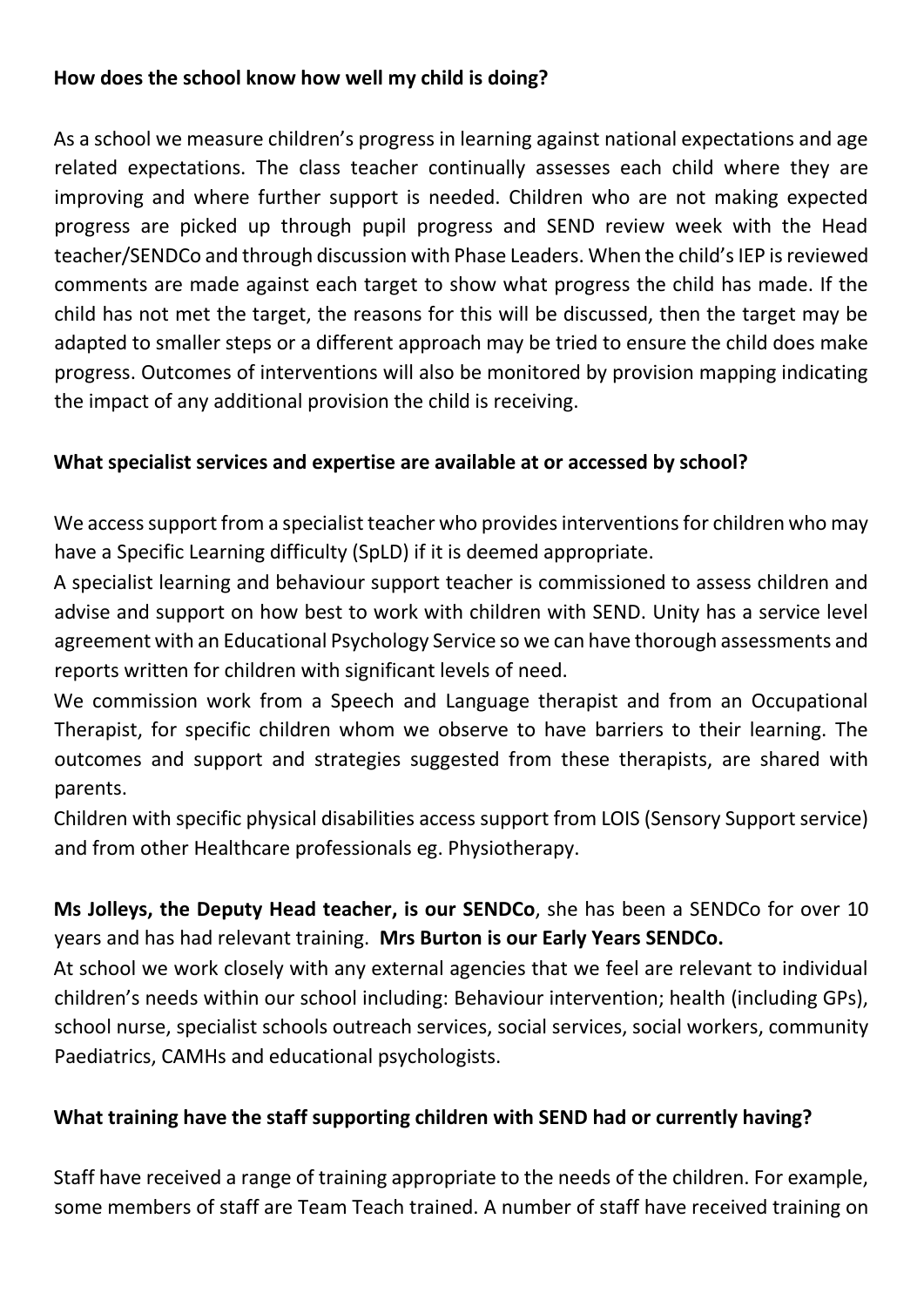different conditions and needs such as Attachment difficulties, SPLD (Dyspraxia), Autism, Down syndrome and ADHD. Staff also have access to specialist training and support from the SPLD teacher and play therapist upon request. A member of teaching staff is also a trained Reading Recovery teacher who can provide support to teaching staff on 1:1 teaching approaches as well as Quality First Teaching strategies to support all learners. Some staff have also been trained in additional approaches including Inference Training and ELKLAN (Speech and Language support).

Recent training in 2020 includes: ASD: Social Stories training, ACEs (impact of Adverse Childhood Experiences), Zones of Regulation and emotional regulation training, Attachment Difficulties etc.

## **How will my child be included in activities outside the classroom including school trips?**

All children are included in all parts of the school curriculum and we aim for children to be included on school trips. We provide the necessary support to ensure this is successful. A risk assessment is carried out prior to any off site activity to ensure everyone's health and safety will not be compromised. In the unlikely event that it is considered unsafe for a child to take part in an activity, then alternative activities which will cover the same curriculum areas will be provided in school.

#### **How are the school's resources allocated and matched to children's SEND needs?**

We ensure that all Special Educational Needs are met to the best of the schools ability with the funds available. The budget is allocated on a needs basis. The children with the most complex needs are given the most support sometimes involving a teaching assistant. Children with an EHCP are allocated funded resources given to school by MCC, however, school often 'tops up' this funding from our own budget to better meet a child's needs.

#### **What support is there for behaviour and increasing attendance?**

As a school we have a very positive approach to behaviour management with clear Restorative reward and consequence system (see Positive Relationships and Behaviour Policy – revised for November 2020). Systems are followed by all staff and pupils. If a child has behavioural difficulties a behaviour management plan is put in place which is shared with the family. Our Family Support and Wellbeing Workers Ms Philip and Mrs Ahmed, are available to help deal with issues around attendance and punctuality.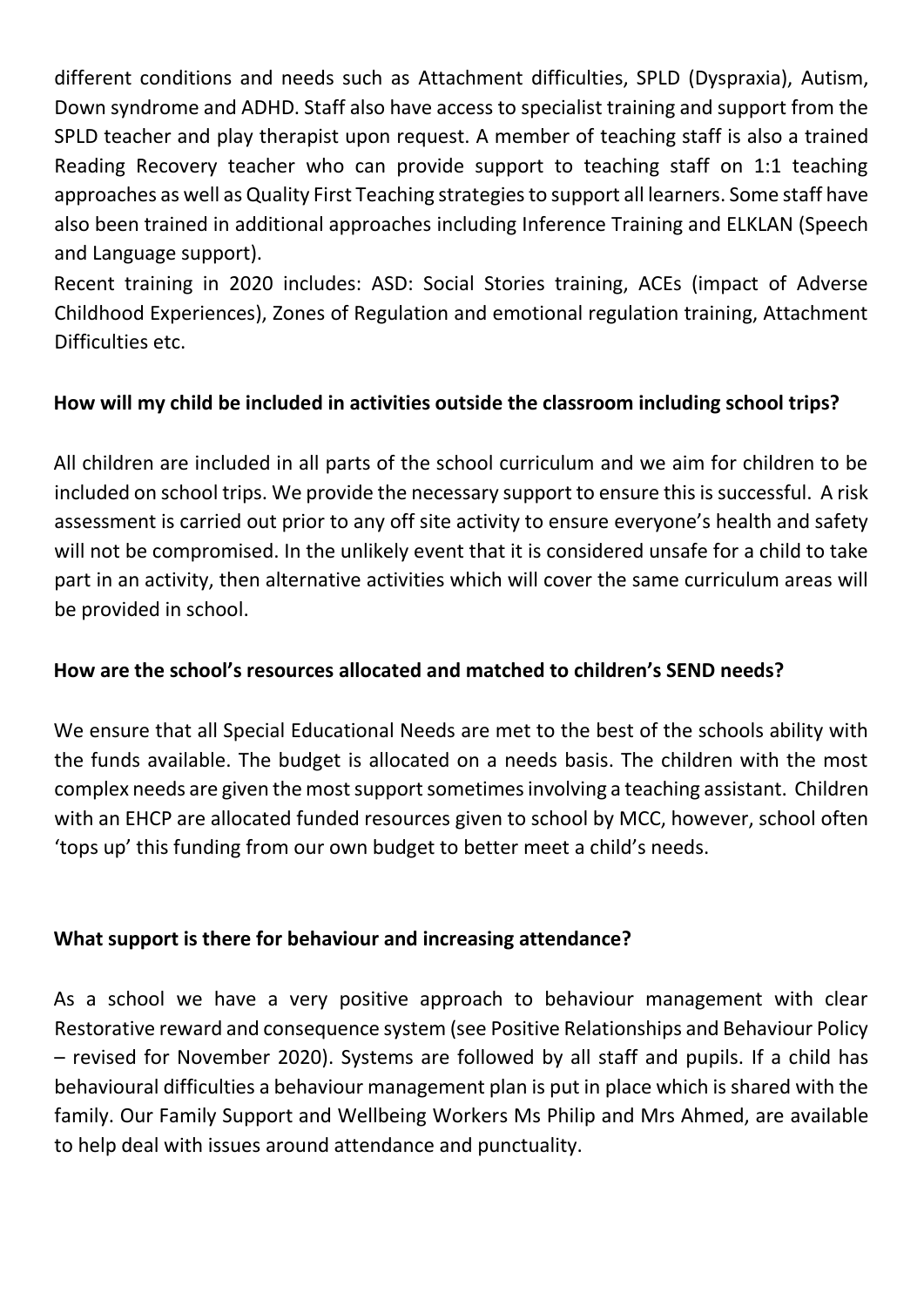#### **What support is there for my child's overall well-being? What is the Pastoral Curriculum?**

We are a caring and inclusive school, we welcome and celebrate diversity. All staff believe that children having high self-esteem is crucial to a child's well-being. We support and develop children's emotional well-being through a focus on their social and emotional aspects of learning (SEAL) this is an embedded part of our school ethos. All children have weekly circle times offering children the opportunity to tell us how they are feeling and reasons why, as well as developing their emotional vocabulary and understanding of their own feelings and the feelings of others and improving their listening skills and their behaviour for learning. SEAL activities are also included in our Pastoral Curriculum as well as during regular whole school assemblies. The well-being of all children is measured and tracked by staff each term, using the Leuvens Scale. Some children have access to a nurture group several times during the week, to develop their learning and social and emotional development in a small group, nurturing classroom setting with trained and experienced staff. Some children benefit from access to weekly social skills and resiliency groups which are facilitated by trained TA2s. This year, each class will access a weekly Forest School session, for approximately 6 weeks. Some children access weekly Horticultural Therapy (on a 1:1 or small group basis) provided by One Education, Horticultural Therapy Team. We offer Breakfast Club and a choice of after school cubs are on offer. We place a great emphasis on relaxing children and promoting their engagement with learning through regular meditation practice and developing a Growth Mind-set. We regularly ask for Pupil voice to allow the children to express what they want and need from their school. We take the Y6 class on a 2 night residential to give them experience of learning outdoors and to develop their relationships with their peers, away from home and to push themselves out of their comfort zones. The school takes safeguarding including anti-bullying very seriously, throughout the school year, with a special focus during anti-bullying week and an ongoing focus on e-safety and preparing and safeguarding children for their inclusion digital world.

The class teacher has overall responsibility for pastoral, medical and social care for every child in their class, therefore this is the parent's first point of contact. If further support is required the class teacher liaises with the SENDCo or the Family Support and Wellbeing Worker for further advice and support.

#### **How accessible is the school environment?**

The school site is wheelchair accessible with disabled toilets on both floors which are large enough to accommodate changing as well as an additional hygiene room on the ground floor. The school is on two levels with ramps. There is lift access to the first floor.